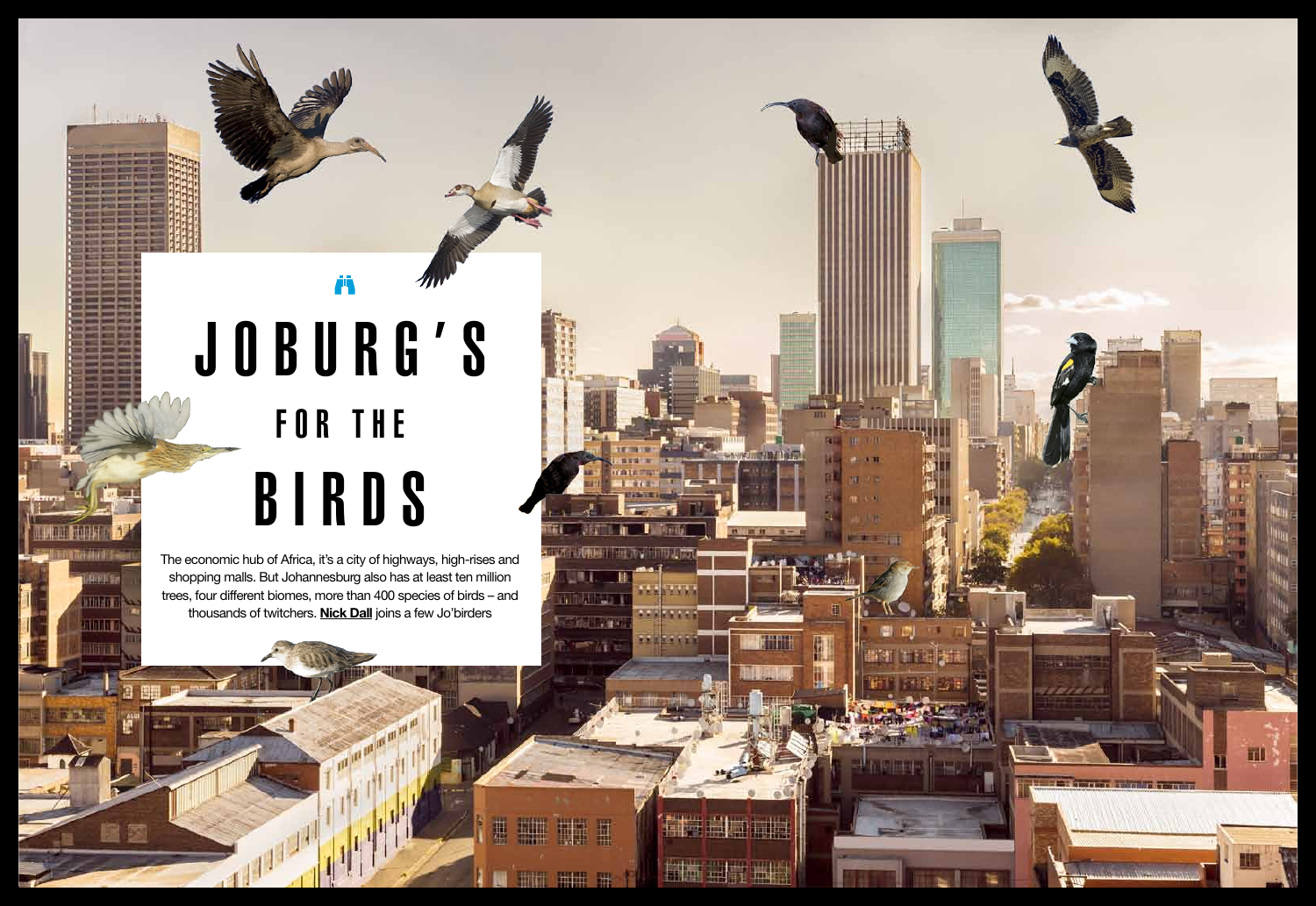

on our BMXes. Soweto's not all built-up, you know… There are koppies and dams h<br>
m on our BMXes.<br>
you know... The<br>
and wetlands

hen I was a kid we used to roam the hidden corners of Soweto

and wetlands. We swam in the rivers and we hunted birds to eat. We weren't starving or anything, but boys will be boys. We shot them with catapults or we caught them in traps made from an old bicycle wheel and an onion sack.'

Raymond Rampolokeng grew up to be a top birding guide in Soweto and an internationally certified

#### The early bird…

'Fortunately you don't have to get up too early

#### to see the eagles.'

I've been in email contact with Lance Robinson for months, but this line sticks in my mind. So when he and his wife Hanneline pick me up, it's the first thing I ask about. Apparently there are two reasons for the laziness of the Verreaux's eagle: one, it's easier for them to fly when the air has warmed up. And, two, they're an apex predator so they don't have to worry about getting up early to

catch the worm.

The ANP is on Meyer's Farm, a historic property that was once painted by Pierneef but is now a stabling and gymkhana facility. We park in a dusty parking lot teeming with German SUVs and moms and daughters in matching jodhpurs. Right on cue, an enormous shadow – which could only be caused by a bird with a two-metre wingspan  $\sim$  careens across the red gravel.



During the week Lance does something complicated for a financial services firm in Sandton, but birds seem to occupy most of his headspace and all of his weekends. Hanneline is a bona fide scientist and a full-time employee at BirdLife South Africa, so her involvement is 24/7. She's wearing an owl T-shirt and swallow earrings. Her handbag has birds on it, too. After very little preamble we start talking about the impact the city of Johannesburg has had on birding in the Highveld. 'All the parks and gardens have transformed a grassland

habitat into an artificial woodland,' explains Hanneline. 'Jo'burg's bird population has changed enormously in the last 50 to 100 years. Everyone notices the hadedas and the Egyptian geese. But very few people realise that the bokmakierie (bushshrike) is getting scarcer and scarcer, while woodland birds like crested barbets and African olive pigeons flourish.'

# TOP JHB SPOTS for Twitching

 $\rightarrow$  Delta Park (in Randburg's Victory Park suburb) has a bird sanctuary and environmental centre. *deltaenviro.org.za*  $\rightarrow$  Northern Farm (aka

We're driving south, towards Alberton (a place better known for its rugby players than its birds) and the Artificial Nesting Platform (ANP), which was erected for a pair of Verreaux's eagles in 2009. Their previous nest was on a nearby Eskom electricity pylon only 150 metres from an extremely busy interchange, but in 2008 this nest was ransacked by humans – for *muti*, falconry or the pet trade. Verreaux's eagles are among the largest in the world, weighing up to seven kilograms, and their jet black appearance (when standing) is particularly striking.

 $\rightarrow$  The Bloubosspruit runs through the Klipriviersberg Nature Reserve, near Kibler Park in the south (west of Alberton). Good for nature trails and Iron Age sites. *klipriviersberg.org.za*  $\rightarrow$  The 15ha Kloofendal Nature Reserve, near Roodepoort on the West Rand, is a great hiking and birding spot, and offers ecoeducational weekend 'family camp-outs'. *jhbcityparks.com*  $\rightarrow$  The 22,000-hectare Suikerbosrand Nature Reserve on the outskirts of the city (off the R550/Alberton road) has hiking trails, picnic sites and a self-drive route. *gauteng.net*

cycling instructor, too. Talk about doing what you love. When we meet

in the shadow of the Orlando Towers, Raymond is wearing a camo cap and a faded denim waistcoat; his square watch and stallion-buckle belt glint in the early morning sunlight. The binoculars around his neck are the only hint that he's my man. Nowadays the garish

> former cooling towers are a popular venue for bungee jumping, gokarting and paintball, but when Raymond was a lighty they were unpainted and off limits: the power station was only decommissioned in 1998.

> > Diepsloot Nature Reserve), near Lanseria Airport, is popular with birders, mountain bikers, trail runners, horse riders and dog sledders. *northernfarm.co.za*  $\rightarrow$  More than 220 bird species have been recorded at Walter Sisulu Botanical Garden in Roodepoort. Also to see: reptiles, small buck, jackals.

*sanbi.org*

While we walk and talk, Raymond points out birds: whiskered tern, greyheaded gull, moorhen, dabchick, red bishop, African stonechat, southern masked weaver… All this in ten minutes or so. 'That's a little stint, a summer migrant from the Arctic,' he whispers urgently. 'Another one of our specials.' I've never even heard of a little stint, but seeing one in this setting does make me feel pretty special.

We drive to Enoch Sontonga Hill, a koppie named after the man who composed *Nkosi Sikelel' iAfrika* way back in 1897. Originally a country boy, Sontonga worked as a choirmaster at the Methodist mission school in nearby Nancefield for eight years. The hill was his escape from the urban hustle and bustle, and now, over 100 years later, it serves the same purpose for Raymond.

It's a sacred place for others, too: we see

The two of us walk down to the Orlando wetland, an artificial lake once used to cool the power turbines. The guys from the local canoeing club are getting ready for a training session. Kwaito blares from a mobile phone while birding the new hip.'

a few traditional healers per forming cleansing rituals. Raymond points out a hole where someone has been collecting roots for *muti* [medicine]; I spot some burnt-out candles and an empty snuff tin. There are no fences here, or at the Orlando wetland, and this is how Raymond wants it to be. 'We can't save our green spaces without the community. People must be encouraged to use them.'

It's so still up here that I feel like I'm in the Kruger Park, not Soweto. We see two kinds of mousebird (red-faced and speckled), two kinds of sparrow (Cape and house), something called a neddicky (another 'special') and a blackshouldered kite hovering, hunting for mice or lizards. We're sitting on a big rock near the top. Directly below us is the university where Raymond studied and the wetland where we've just come from. Behind these looms a mine dump (which Raymond reckons is great for mountain biking), and to the right the grey highrises of Jo'burg's CBD. 'I can sit here for hours,'

Raymond says, elbows on his knees. 'Soweto is noisy. This is my therapy.'

clockwise from below



#### Bird guide Raymond **polokeng at the** Orlando Towers in veto; the ubiquitous hadeda and Egyptian geese; the 15m-high Artificial Nesting Platform, built in 2009, is home to one of only two pairs of nesting Verreaux's eagles in Johannesburg

teenagers tighten life jackets and practise paddling strokes. Just then, a mustard-coloured shape whizzes across the water.

'Squacco heron,' says Raymond. 'That's one of our specials.'

We walk in the general direction of the towers, skirting a reed bed and the putrid stream that feeds the wetland. Raymond tells me that after school he studied PR and got a job in the corporate world. 'We moved out to the 'burbs and started living the quiet, boring life. Birding actually found me…' He was volunteering at an environmental charity in Soweto and met some people from the Wits Bird Club, who funded his bird guide course. After that, he took a full-time job with BirdLife South Africa.

'Birding changed the way I interact with my environment, and I want it do the same for the youth,' he says. 'I'm on a mission to make Nick Dall, Albert Froneman, Bo van der Lecq. Opener: iStock, Albert Froneman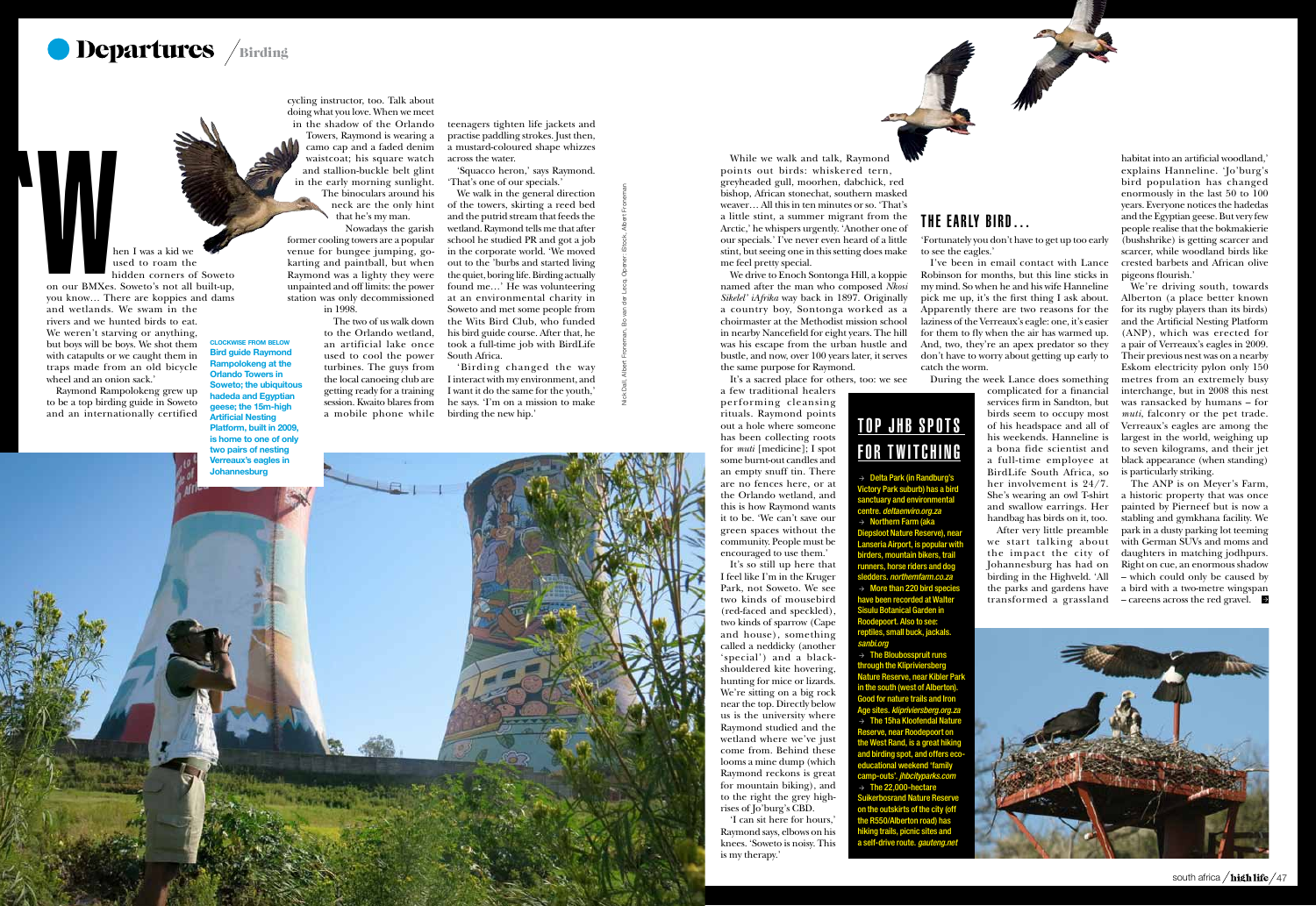

We walk up an overgrown road, stopping every now and then to listen to the call of a weaver or to distinguish between two LBJs ('little brown jobs' – the phrase used by twitchers to describe ubiquitous brown birds). When we reach a grimy rag tied to a tree about 100 metres from the platform, we stop. But there's only so long you can look at a pile of sticks streaked with white excrement (the stomach acid of the eagle is so potent that it dissolves the bones of its prey). We backtrack to a better vantage point: a pile of manure tangled with creepers bearing some kind of round squash.

Lance trains his telephoto lens on the skies and Hanneline whips out her cellphone to record the sighting on BirdLasser, an app which allows citizen scientists all over South Africa to contribute to the ongoing census of species and locations. Hanneline and Lance admit to being BirdLasser addicts and they both have personal records in excess of 100 different species in a single day. It has to be said, they do spend more time tapping at their screens than even the most die-hard 16-yearold Snapchatter.

1982 and a south african

**ABOVE** 

The specific prey of Verreaux's, or black, eagles are dassies, which make up around 90 per cent of their diet. The species was named after French naturalist Jules Verreaux, who visited southern Africa in the early 1700s

marine

#### **BELOW**

Lance Robinson from the Wits Bird Club, in pursuit of the perfect shot at Meyer's Farm. That black speck in the distance? A Verreaux's eagle (not a crow, promise)

Every time we try to head back to the car for a cup of coffee, the eagles reappear, their massive silhouettes scything through the blue sky. They've attracted an entourage of crows, which harass the much bigger birds incessantly. We count 15 crows swarming around the eagles, like fighter jets pestering a 747. No one knows why the crows mob the eagles (Lance puts it down to their personality) but it happens all over the world to loads of different species of eagle. It's easy to get annoyed with the crows, but nature isn't always fair. Besides, the Verreaux's eagle practises 'Cainism' – the older chick kills its younger, smaller sibling when both are only a few days old.

We do finally get to have our coffee (an excellent brew sourced all the way from Masterton's in Port Elizabeth) and there is still time to check out another

#### **CITY** Slickers

 $\rightarrow$  The previously localised hadeda ibis has expanded its South African range nearly threefold in the last 50 years. Mowed urban lawns provide the perfect foraging habitat, large alien tre ideal for ne and swimming pools and ponds are an adequate titute for wetla Marabou storks occur naturally in most of Africa but their arrival in East African cities like Nairobi and Kampala is relatively recent. These enormous ngers are attracted os and ab and although their w ment makes them pular, experts say they actually help to clean ies up.

Voted one of the most e species in the ld, the common myna is found throughout Asia, but has also proved a ic import in Aust<mark>r</mark> Madagascar and South Africa. Mynas are mous with Durban. t are also becoming isingly populous in Gauteng.

birding hotspot. It's hard to believe that the 680-hectare Klipriviersberg Nature Reserve is only ten kilometres from the centre of Jo'burg, and it's even harder to believe that entrance is absolutely gratis. It's a beautifully maintained reserve with an extensive network of hiking trails and a decent population of antelope.

We wander through the grasslands towards the river. There are butterflies everywhere: orange ones, blue ones, white ones, yellow ones. When it comes to butterflies all three of us are beginners, and we just enjoy the show while Lance snaps a few shots. At the river we pose for a selfie on a rock and watch a crab scuttling across the muddy bottom. As we walk back to the car we spot an amethyst sunbird (a jet black version of the dainty green and red birds I'm used to seeing in the Cape) and a whitewinged widow bird.

When they drop me at my brother's place, Lance and Hanneline present me with a  $\blacktriangleright$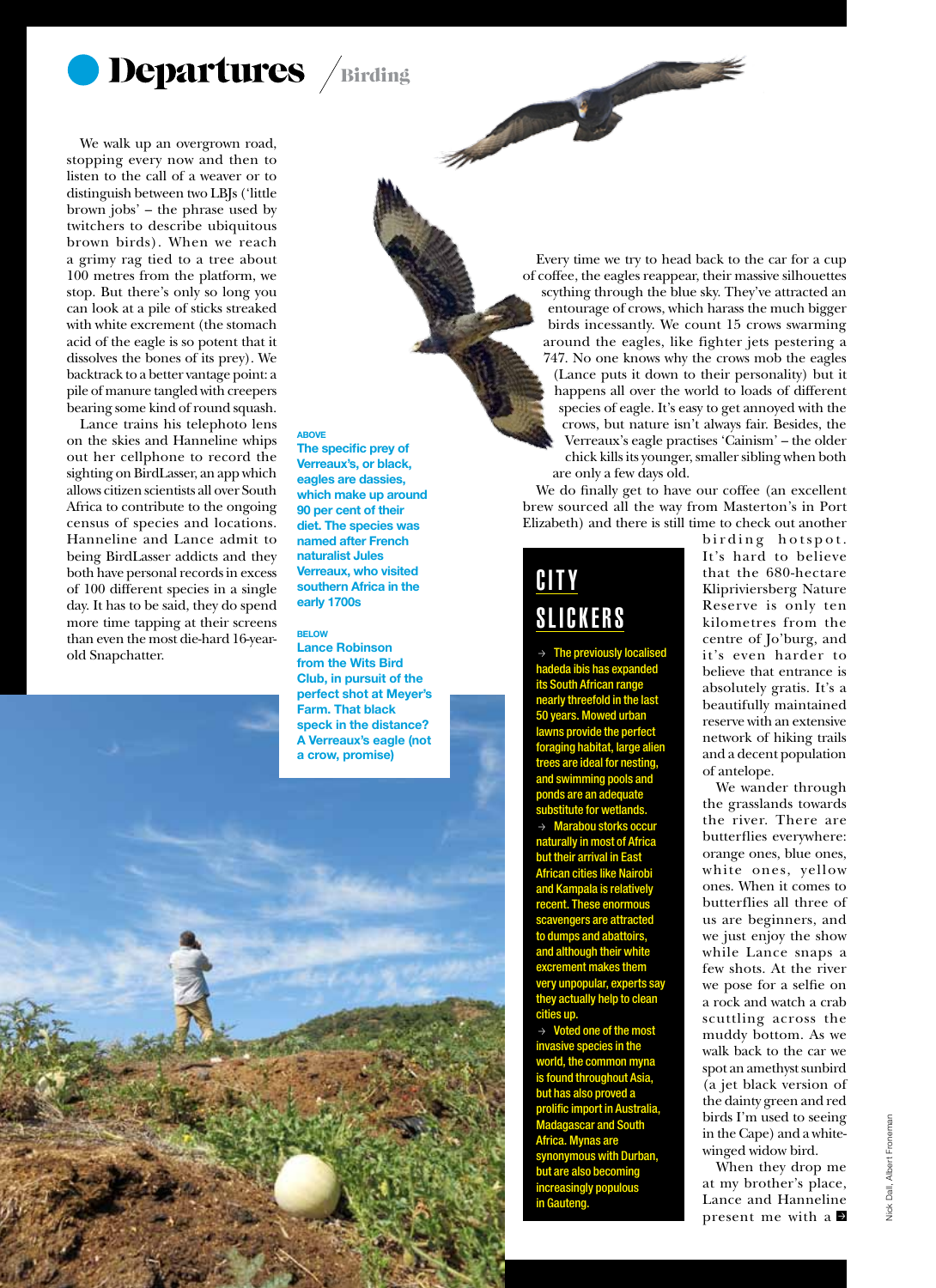

signed copy of Philip and Warwick Tarboton's *Birds of Jo'burg*. That evening, as my brother and I wait for our braai fire to burn down to coals, I use my new resource to ID a pair of African olive pigeons on a telephone line: fat, speckled birds with striking yellow eyes and feet. Somewhere out of sight a goaway bird (grey loerie) gives a noisy explanation of its common name: *g-waaay*, *g-waaay*…

#### Birds of a feather…

My brother has lived in Jozi for seven years but I am the first person to persuade him to make the trek to the Walter Sisulu Botanical Garden, in the far west of the city. We follow a mossy, canopied riverside walkway to the Witpoortjie Falls. The 70-metre waterfall is spectacular in its own right, but we are here to see the Verreaux's eagles that nest next to it (there has been a breeding pair here since at least the 1940s).

When we arrive at the Falls there is no sign of the famous eagles.



Mariette and Sue, volunteers from the Roodekrans Black Eagle Project, have set up a spotting scope and are chatting to a young family about the eagles. A woman with a large camera is pacing around impatiently. Even some well-toned joggers in full Lycra interrupt their workout to crane their necks skywards. There's a weird mix of excitement and resignation in the air, like wondering Crocodile River) is the 'centrepiece' of the 300-hectare Walter Sisulu Botanical Garden (and home to an eagles' nest). The Geological Trail, amid some of the oldest rocks in the world, leads up the one side of the waterfall

# Jo'birders Bucket List

| <b>VERREAUX'S EAGLE</b>                                                                                                         | <b>FAIRY FLYCATCHER</b>                                                                                                                               | ORANGE RIVER FRANCOLIN                                                                                                                | <b>OVAMBO SPARROWHAWK</b>                       | <b>YELLOW WAGTAIL</b>                                                                      |
|---------------------------------------------------------------------------------------------------------------------------------|-------------------------------------------------------------------------------------------------------------------------------------------------------|---------------------------------------------------------------------------------------------------------------------------------------|-------------------------------------------------|--------------------------------------------------------------------------------------------|
| Urban eagles, recently listed as<br>'vulnerable' in Red Data book<br>WHERE:<br>Walter Sisulu Botanical Garden<br>& Meyer's Farm | Near-endemic winter visitor,<br>probably from Lesotho<br>highlands<br>WHERE:<br>Walter Sisulu Botanical Garden<br>& Klipriviersberg Nature<br>Reserve | Much sought-after grassland<br>range-restricted endemic<br>WHERE:<br>Klipriviersberg Nature Reserve                                   | Elusive resident<br>WHERE:<br><b>Delta Park</b> | Uncommon summer visitor<br>from Palearctic (Europe/Asia)<br>WHERE:<br><b>Northern Farm</b> |
| <b>ORANGE-BREASTED WAXBILL</b>                                                                                                  | <b>BROWN-BACKED HONEYBIRD</b>                                                                                                                         | <b>AFRICAN GRASS OWL</b>                                                                                                              | <b>RED-CHESTED FLUFFTAIL</b>                    | HALF-COLLARED KINGFISHER                                                                   |
| Grassland bird; seems to<br>be on the decline<br>WHERE:<br>Northern Farm &<br><b>Klipriviersberg Reserve</b>                    | <b>Uncommon and inconspicuous</b><br>WHERE:<br>Klipriviersberg Nature Reserve                                                                         | Secretive resident of<br>disappearing grassland<br>habitat; 'vulnerable' status<br>in Red Data book<br>WHERE:<br><b>Northern Farm</b> | Very elusive<br>WHERE:<br><b>Northern Farm</b>  | Uncommon and easily<br>overlooked<br>WHERE:<br><b>Walter Sisulu Botanical Garden</b>       |